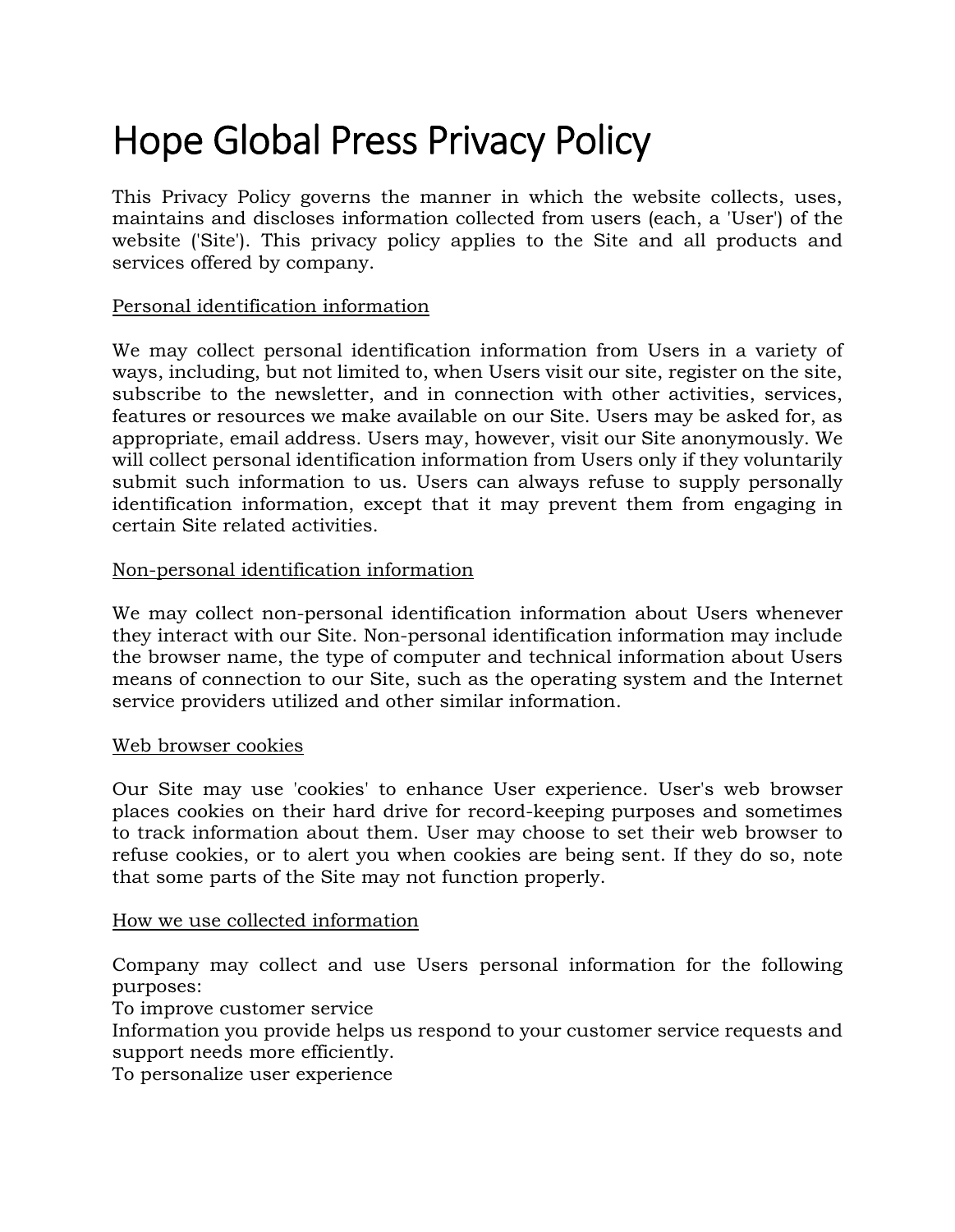We may use information in the aggregate to understand how our Users as a group use the services and resources provided on our Site.

To send periodic emails

We may use the email address to send User information and updates pertaining to their order. It may also be used to respond to their inquiries, questions, and/or other requests. If User decides to opt-in to our mailing list, they will receive emails that may include company news, updates, related product or service information, etc. If at any time the User would like to unsubscribe from receiving future emails, we include detailed unsubscribe instructions at the bottom of each email or User may contact us via our Site.

How we protect your information

We adopt appropriate data collection, storage and processing practices and security measures to protect against unauthorized access, alteration, disclosure or destruction of your personal information, username, password, transaction information and data stored on our Site.

### Sharing your personal information

We do not sell, trade, or rent Users personal identification information to others. We may share generic aggregated demographic information not linked to any personal identification information regarding visitors and users with our business partners, trusted affiliates and advertisers for the purposes outlined above.

## Third party websites

Users may find advertising or other content on our Site that link to the sites and services of our partners, suppliers, advertisers, sponsors, licensors and other third parties. We do not control the content or links that appear on these sites and are not responsible for the practices employed by websites linked to or from our Site. In addition, these sites or services, including their content and links, may be constantly changing. These sites and services may have their own privacy policies and customer service policies. Browsing and interaction on any other website, including websites which have a link to our Site, is subject to that website's own terms and policies.

## Changes to this privacy policy

Company has the discretion to update this privacy policy at any time. When we do, we will revise the updated date at the bottom of this page. We encourage Users to frequently check this page for any changes to stay informed about how we are helping to protect the personal information we collect. You acknowledge and agree that it is your responsibility to review this privacy policy periodically and become aware of modifications.